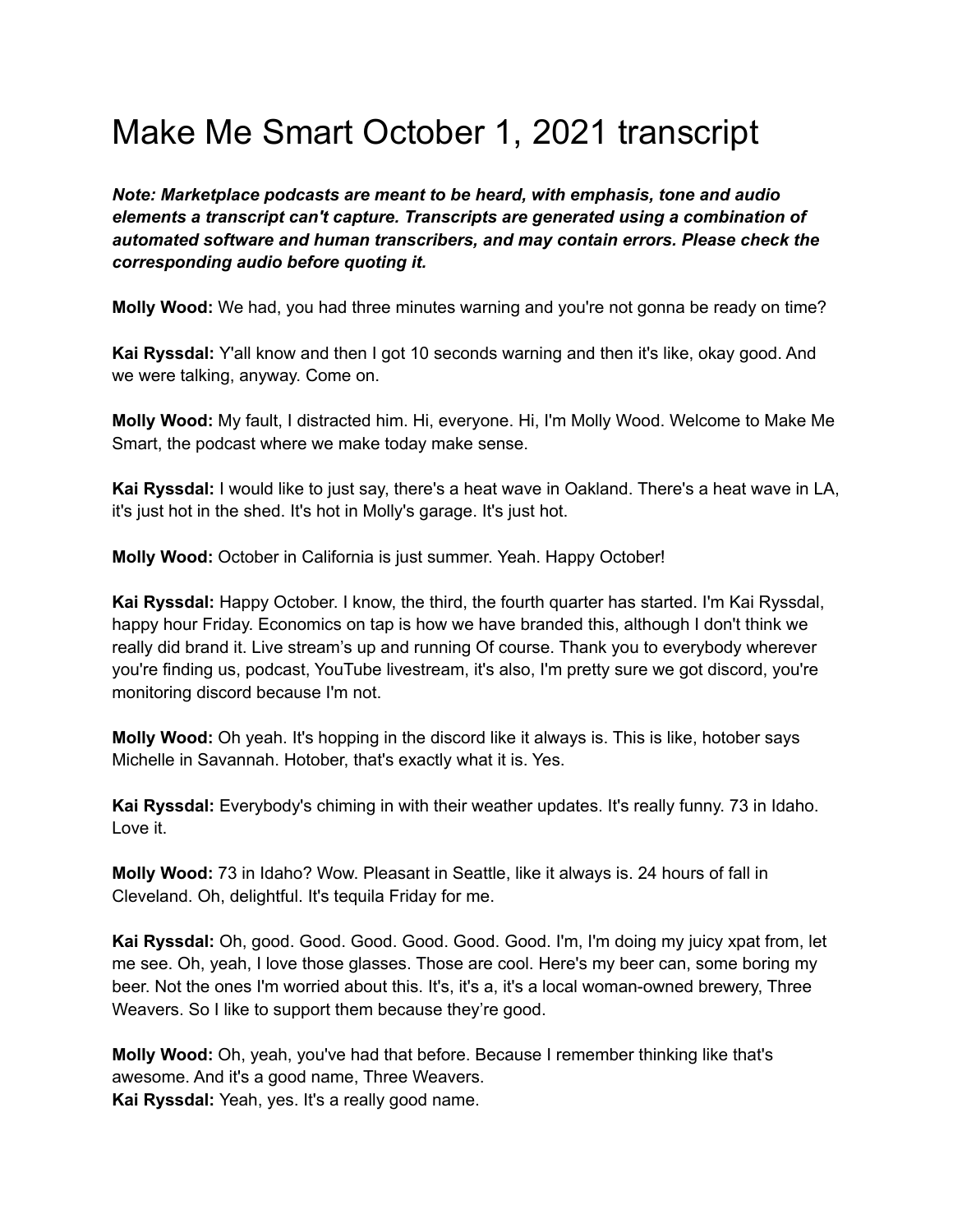**Molly Wood:** Ah, all right. Yes, we have some drinks. We have some news. We have some half full half empty. There are lots of good drinks, raspberry bubbly. It's 89 and sunset-y in Orlando and Megan is having the last glass of a Prosecco bottle. Get it, girl.

**Kai Ryssdal:** Chennai, India, 85 degrees. From Chennai. Man, do I want to go to India. Holy cow.

**Molly Wood:** That's amazing.

**Kai Ryssdal:** Also, it is not a haircut. I just washed my hair today. I just washed my hair. There was no haircut happening.

**Molly Wood:** Oh, yeah. Mine always looks dramatically different when that happens too. Yes. Alright, shall we, shall we news it up?

**Kai Ryssdal:** Yes. Let's. Okay, I'll go first because the first one's a quickie. The second one takes a little bit of explaining. So the governor of California, Gavin Newsom, said today that there's going to be a vaccine mandate for K through 12 school kids as soon as next fall. That is a big, big, big deal. It's a really big deal. He's inviting all kinds of political fighting and I can just tell you from my little town here in Southern California, there's going to be a lot of political fighting. But Newsom's taking it on the chin and he's running with it. Now I will say he's not going to mandate teachers or staff. But if you're a kid in California, you want to go to public schools next fall, K through 12 got to get shots. Kinda wild.

**Molly Wood:** Bring it on. Yeah, sorry. Yep. Yeah, yeah. PS, mandate students, or mandate teachers and staff too. Districts are doing that, like district by district. But yeah, yeah. Yeah.

**Kai Ryssdal:** So that's the relatively straight ahead one. The one that takes a little more splaining is that senior Biden aides, this is from the Washington Post, senior Biden aides privately explored whether payments could continue even if the US breached the debt ceiling. So I have two things I want to point out about this. Number one, October the 18th is the day when Janet Yellen says we will hit the debt limit and she will not be able to borrow more money to pay bills we have already accrued. But if she wanted to, she could keep paying interest on the bond, she could pay the coupon, coupons on the bonds and this keeps our credit rating and our, our status as reliable lender intact, but she would have to not pay other things like social security, like the military, all that jazz. We've talked about that. So October the 18th is the date. The really great part of this story is that they also explored the idea of mint the coin. Now for those who might not be familiar with mint the coin, excuse me, it's been a thing for a number of years. But in recent debt ceiling crises, specifically 2013, it got really hot and heavy. And the idea is this. The Treasury Department is authorized by statute to print commemorative coins. And so what the mint the coin thing is all about is that the Treasury Department, without needing any authorization from Congress, could plant, could print a commemorative Platinum coin and value it at a trillion dollars. It then takes that coin and puts it, yes, yes, yes. Yes. The statute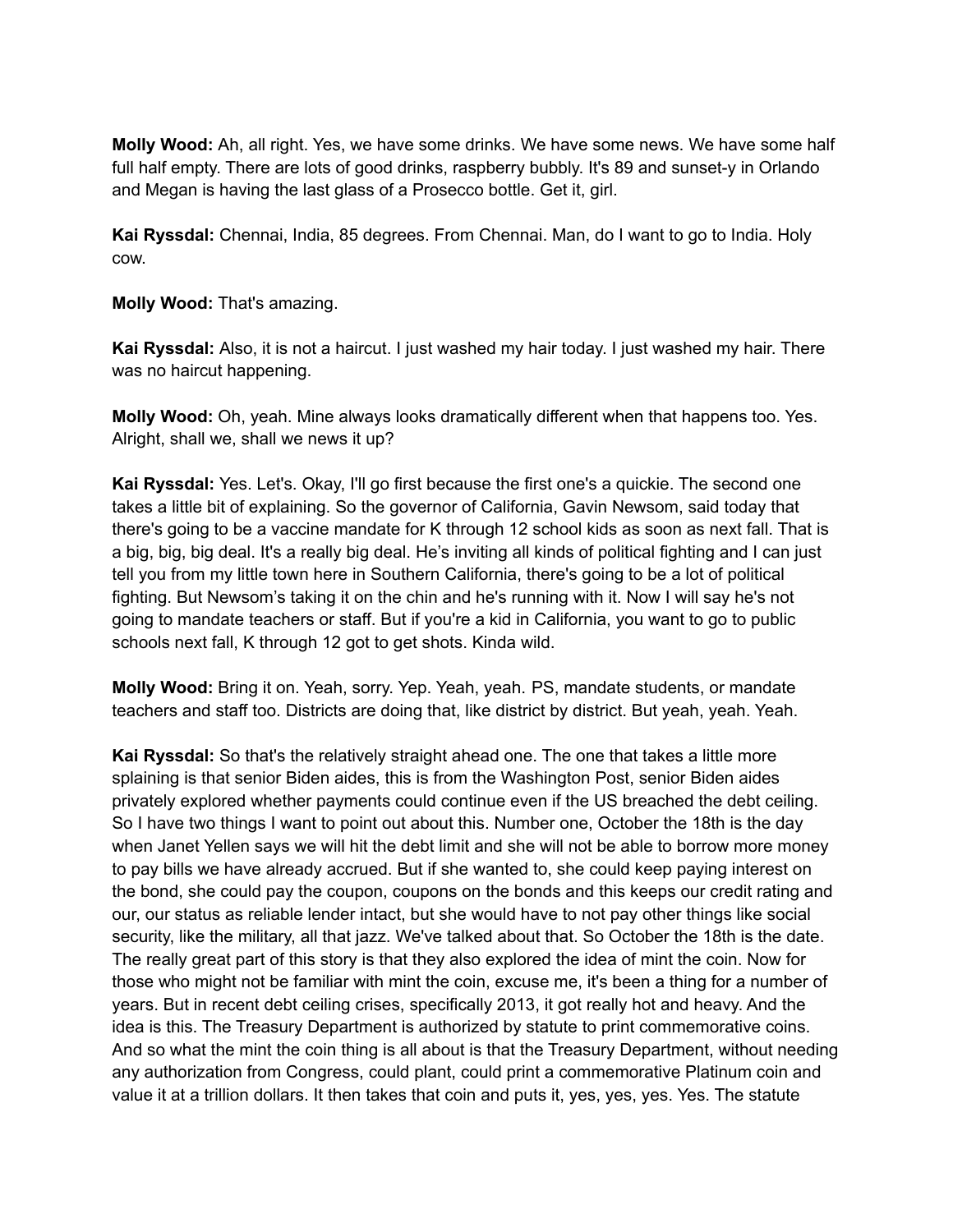says that the Yellin can do this. I will say that Janet Yellen has said I'm not doing that. That's stupid, shut up, and much more diplomatic language. But the point is that the White House is, has looked into this so they could the Treasury Secretary, Secretary could print a, or mint, rather, a coin, value it at a trillion dollars, put it on deposit at the Federal Reserve. And then Jay Powell, using his magic fed chairman keyboard, can create a trillion dollars of money, put it in the White House's account, and we could keep paying our bills. I love it so much. It's never gonna happen. But I love it so much. I love that the White House, I love that the White House was asking people about it.

**Molly Wood:** What's amazing too is that our discord which of course is like, right on it is all about it. There's just like immediately hashtag mint the coin. Everyone's like, oh, yeah, hashtag mint the coin, mint the coin, mint the coin. Yeah.

**Kai Ryssdal:** Yeah, some, sorry, some comments in the YouTube here. Wouldn't that be inflationary? It would not because it's not actually new money. It's just an asset swap. You take the trillion dollar coin, and you get the trillion dollars in money. It's an asset swap straight up. Just saying. Okay, anyway, go ahead.

**Molly Wood:** I want to do it. I think that's funny, because I had just heard on the morning report today, actually, the, the interview where they were like, oh, yeah, last time this happened, they explored the idea of the Fed buying the debt to get us out of it.

**Kai Ryssdal:** Oh yeah, that was Chris Lowe. That was a great interview, actually, David did with Chris Lowe.

**Molly Wood:** It was a great interview. So interesting. And it was like, oh, yeah, he, you know, they talked about it. And they were like, yeah, he's like, you know, the Fed was like, a secret plan. And then like, now that it's not a secret plan, it couldn't work, right? Which is also fascinating. You'd have to mint the coin. But also the fact that we're having this conversation is ridiculous.

**Kai Ryssdal:** I know. But the crazy part is that it was only a secret, it only works if it's a secret plan because Congress can't find out about it. That's the, that's the subtext, right? If Congress finds out that the Fed can bail out the Congress yet again on the economy, then it's useless because Congress just goes haywire, right? Like, oh, yeah, the Fed's gonna save us.

**Molly Wood:** If you did not all see Kai Ryssdal on Don Lemon on CNN last night, I'm not trying to, I'm not trying to like brag about you, or tell everybody except, like, totally go look it up. But I really appreciate it. Because it is so tempting to sort of like make it politics and make it all beltway, and I really appreciated the fact that you were like, whoa, whoa, whoa, this is not a get, the republicans are not playing a game here. They're not playing politics. They've made it very, very clear that they will let this happen. And then he was like, oh, crap Kai, you're right. And you were like, uh huh. And that was great. That was a great moment.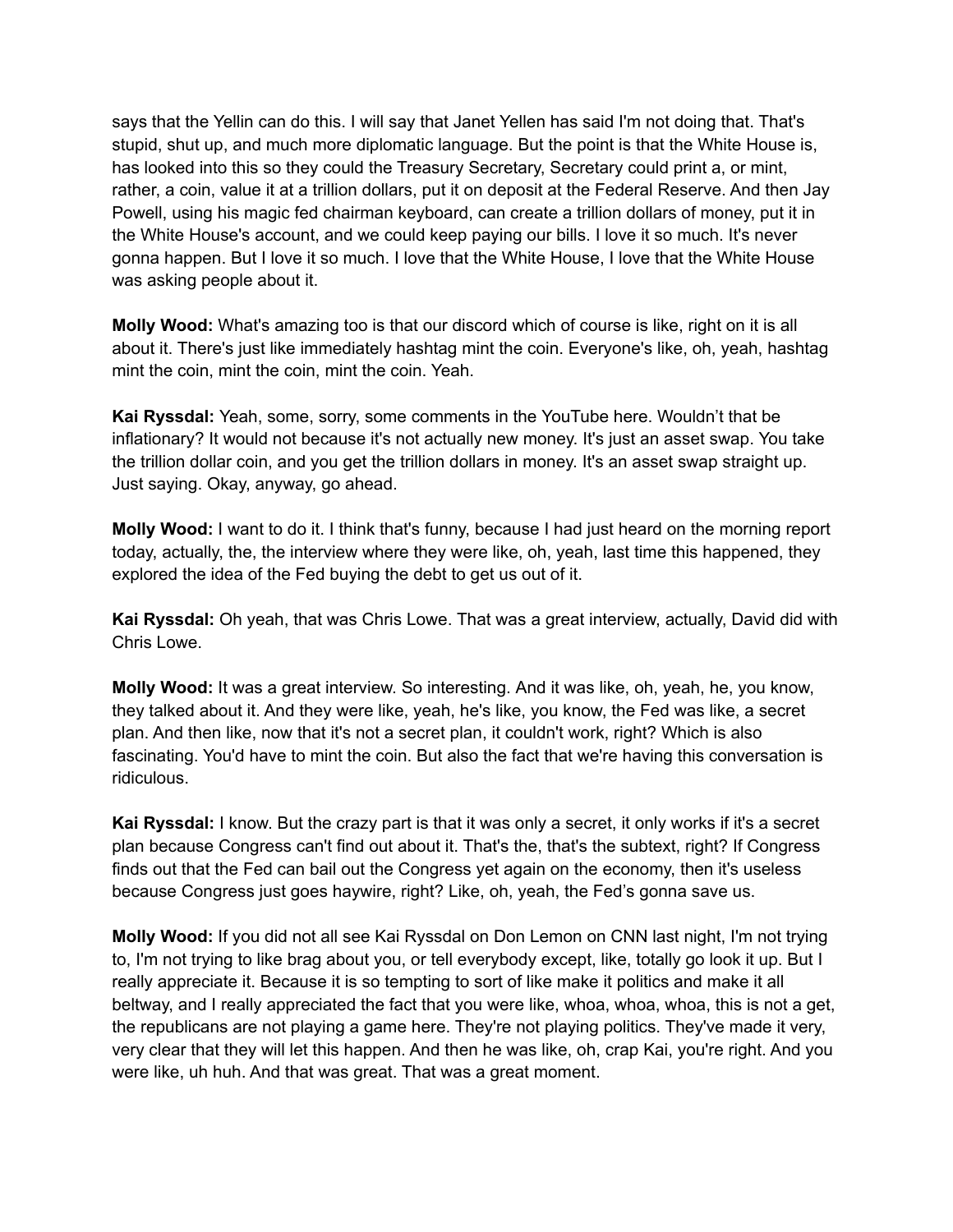**Kai Ryssdal:** So you know what's interesting? Nevermind, that's a story for another time. I'll save it.

**Molly Wood** You sure? I mean, we're like drinking and reflecting now. We got nothing.

**Kai Ryssdal:** So here's what happened on, on Marketplace this afternoon. So the last question on Marketplace--so on Friday afternoons, we do the rap at six and a half, seven minutes of live radio. Today was Heather Long from the Washington Post. And my last question was to Heather about the debt limit. And I said, come on, seriously? And she gave a really, as Heather always does, a really thoughtful and considerate answer, and ended with, of course, the Republicans in Congress, specifically the senate won't go along with that. And if you listen to it, maybe, maybe they tightened up in post but in real time, there was like a four second lag, which is a long time when you're sitting there on live radio. I was out of time, right, I already had gone eight minutes in the rap, which is already a minute over. And, and I was, I was about this close to coming out with some really snarky comment about Mitch McConnell, which would have been really not great for us as a journalistic enterprise. And so what I came out with was, yeah Republicans in Congress, enough has been said about them. And then so I've been thinking about it all afternoon, right? I mean, so it's 3:40 now in the afternoon LA time. I got off the air an hour ago. And, and it's weird because I, I've pointed out every single day this week that it's the Republicans in the Senate who are not doing the bipartisan thing and raising the debt limit and alleviating all the potential chaos. But at the same time, I'm like, why Is it not okay for me to say on the air, Mitch McConnell is the one who's doing the damage. And I've just, I've been wrestling with that. That's that, you know, and we've had conversations, you and I, about what do you do when one party is not operating in good faith and the other party is trying to uphold the norms. We've had those conversations and I just, it's, I've been grinding on that.

**Molly Wood:** You know, well, look, it comes down to journalism, what is it like you shouldn't, if it's raining, you don't ask five people. If it's raining, you open that window and you look and see if it's raining and then come back inside and you're like, it's raining like, they're the only ones who have ever messed with the debt limit. And they're, you know, and Heather Cox Richardson, my favorite, the only newsletter that I pay for, I pay, don't, you know, don't at every form of freaking media. She just happens to be the only newsletter that I pay for. But set, had a whole piece about--where was I going with that? The debt limit? And oh, that also, in this case, playing around with the debt limit, as in refusing to hold a vote on it and making sure that Democrats, if they want to do it alone have to do it as part of the reconciliation package, which as you pointed out, they're 100% serious about, there is not a situation in which the republicans are going to be like, no, we change our mind, we'll vote for it, don't worry. That forcing Democrats to include it in the reconciliation package has the added benefit of making sure that they can't hold and whip votes on the voting rights bill. Before the midterm, because it takes so much time. Which again, it's raining people, no one's peeing on your foot. Yeah.

**Kai Ryssdal:** That's right. Okay. So that's a segue.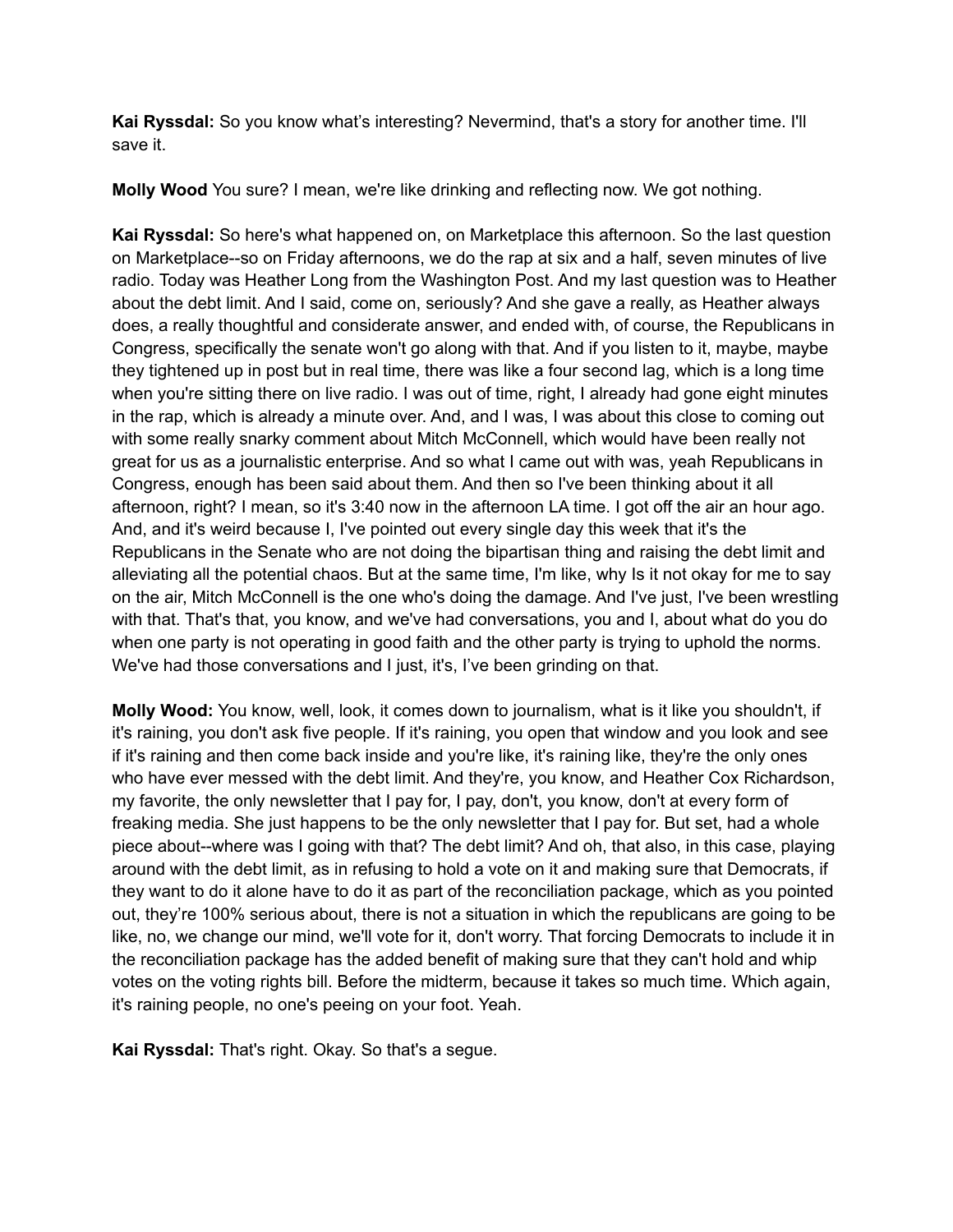**Molly Wood:** It's like my favorite. It's like my favorite. Yeah, speaking of pee on your foot. No, wait, I'm not going to speak about that again. I, there's been a lot. There's been a lot of talk recently about decentralized finance, and like, who are the banks of the future. And it's really been interesting to watch a firm, which was founded by one of the former PayPal founders, Max Levchin, starting to try to become this, like do it all finance app, because like in China, they have alipay, like WeChat. That is the sort of do it all finance app, you can like, do your banking, you can get a loan, well, you could until, you know, the Chinese government crackdown, and you can take out credit, and you can do all these things, and trade stocks and everything. And so Google had been apparently trying to get into this game. What I find interesting about it is how many people, how many companies are like, oh, yeah, I totally want to be a bank. Walmart, Amazon, Google was gonna offer bank accounts that would tie into the Google pay digital wallet, and you could get these checking accounts. And you get debit cards and like, do the whole thing with Google. And as of today, I know this seems like a random story given everything that's going on, but I just thought it was interesting that Google was like, yeah, no, we're not going to do that. We're not going to try to become a bigger name in finance. We're not going to offer checking accounts, probably because I regulators were like, yeah, there's like a lot of stuff that you can stick your fingers in. But finance is not that thing.

**Kai Ryssdal:** Yeah, and why buy trouble, right?

**Molly Wood:** You know, yeah.

**Kai Ryssdal:** I'm really glad that Silicon Valley buys itself a bunch of trouble. But why buy more?

**Molly Wood:** And that is, there are, look, there are few there are like, tech has been allowed to run free, as we know, in a million different ways. There's hardly any regulation in that industry to speak of. And health care I would argue and finance are the only two issues where they have just like, sort of consistently run aground. And so Amazon, this wall street journal points out, has never moved forward, forward with its checking account proposal. Facebook tabled its crypto push for now. And you're just now seeing Google be like, yeah, okay, fine. Okay, fine. You have rules that we don't want to play. Which I think is very, very interesting. And then I know that I made, well, okay, before we get to half, half full, half empty, I just want to play this really, I'm sorry. It was so freakin delightful.

**Kai Ryssdal:** The decision process, there was audible.

**Molly Wood:** Mm hmm. Real time I was like, it's 3:43. What should I do? I think you guys are really going to appreciate it.

## **Kai Ryssdal:** We got time. It's Friday.

**Molly Wood:** My imaginary friend of the show because we've never actually had him on Rex Chapman tweeted today that it was 50 years ago today that Disney World opened. And what I did not know is that when Disney World opened 50 years ago, it was like the coolest, most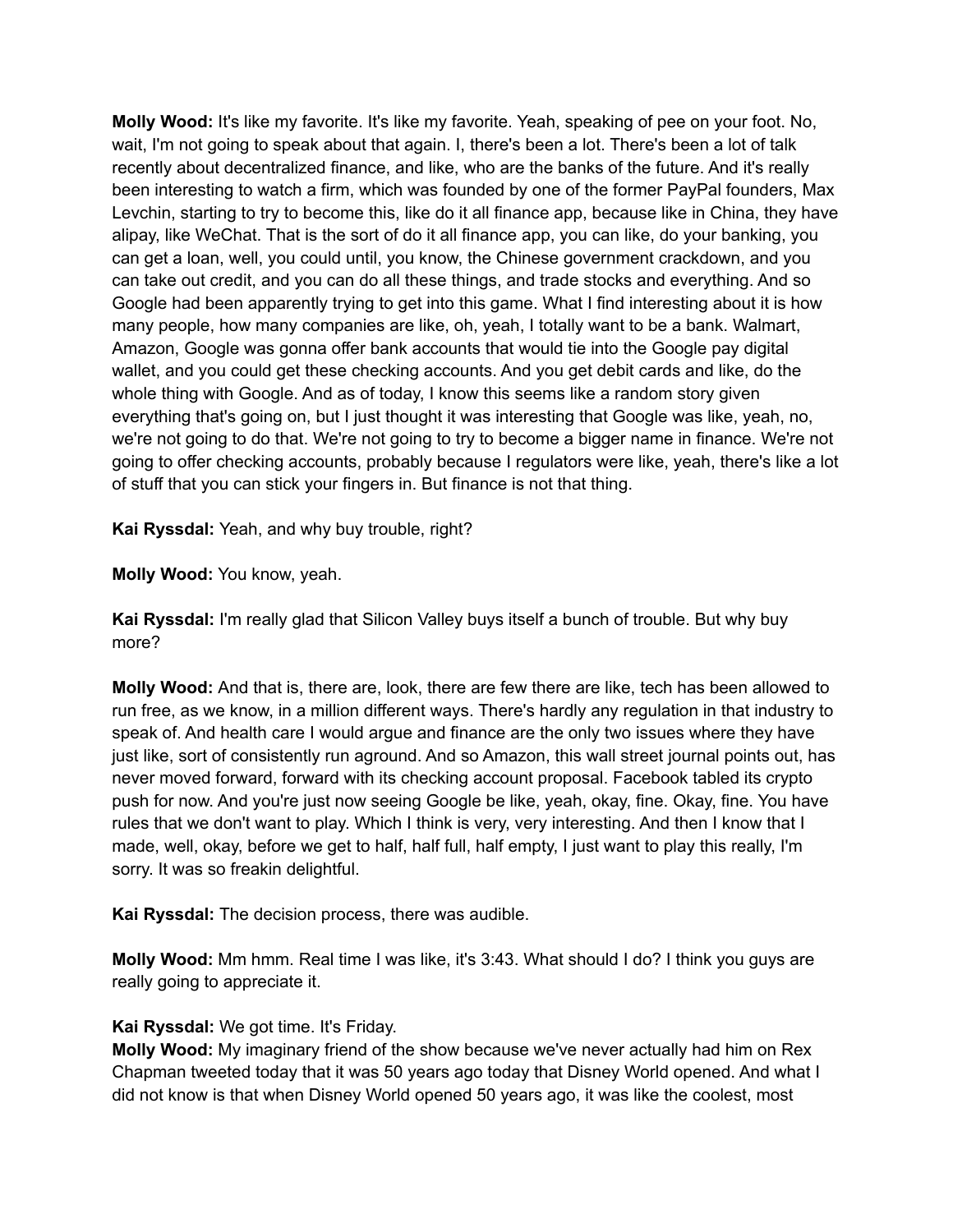arguably culturally subversive thing that ever happened. Roll the tape. That's right. This is, you can't see it. This is a super multicultural cast of dancers 50 years ago and zippity doo da rendition that includes scatting and full on interpretive dance. It's just, it was like, I know that we don't have big smiles on Friday, but I was like, I'm not leaving that one until Monday. That's the greatest thing I've ever seen. Scatting, scatting and interpretive dance at Disney World 50 years ago. Alright, should we play a game now that we're all in a good mood?

**Kai Ryssdal:** Let us. Please. I'm regretting right now not bringing another beer into the shed. I would just like to say that. Okay, this is half full, half empty, our predictions on various topics. Yeah, I don't, but I don't need another beer. Lianna Squillace is doing the honors today. What have you for us Miss Squillace?

**Lianna:** Well, you guys really took the wind out of my sails with that trillion dollar coin thing because that was topic number one. All right, let's go with it. The next topic, topic number two, FAA planning to reduce taxiing time, half full half empty?

**Molly Wood:** I mean, hope springs eternal because that is ridiculous. I don't think it's gonna happen.

**Kai Ryssdal:** Molly has spoken. So I was, it was it MMR this morning? Or was it, was it on the BBC. There's, there's, there's some proposal to get planes to the runway faster. The catch, of course, is that airport operations for all the time that it seems like you're sitting around doing nothing, they're really quite efficient. And it would only like, reduce carbon emissions by some infinitesimal amount. But look, anything we do I think I'm in favor of that. So half full.

**Molly Wood:** Yeah, I'm half full. And not just because I complain about how long it takes, but because it would be apparently a pretty significant impact, 7 million gallons of fuel and the elimination of more than 75,000 tons of carbon dioxide. So yeah, whatever you got to do to do that half full, all the way full. There you go, boom, boom, rocket.

**Lianna:** Alright, are you half full or half empty on congestion pricing for drivers?

**Kai Ryssdal:** So they're talking about this in New York City, it's a big deal in London, I think there is definitely a thing. There's definitely congestion pricing in Italy because I got nailed. We rented a car when we went to Italy because my oldest son was studying in Bologna for a semester and we went for Thanksgiving. And I got nailed for violating by like a millimeter over the freakin line into the congestion zone two \$600 tickets. I bleep you not. Yes, yes, they are not screwing around. And of course, you know, so we had to rent the car. And the note comes from the rental car, and we're gonna pay for going to charge 14% and this and that, and oh, yeah. And then I had to get money orders and transfer it into euros. And yeah, it was a mess. Anyway, provided it is well adjudicated, which in my experience, it has not been. Oh, yeah, yeah. Anyway, so I'm half full for a lot of reasons, but mostly because there's too many cars on the road.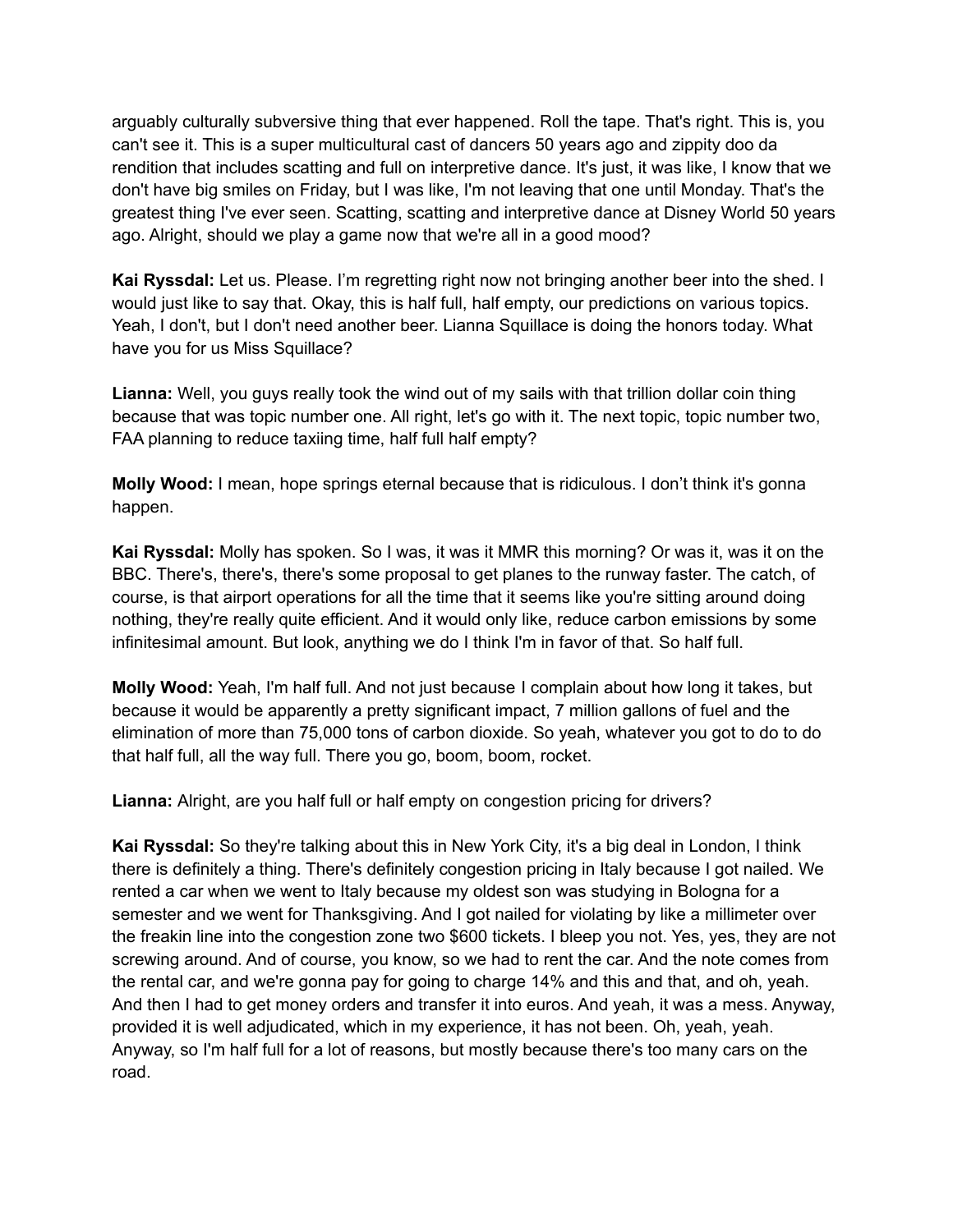**Molly Wood:** I'm half full. Yep, there are too many cars on the road. And look, I mean, it goes along in line with like a carbon tax. Like if you want to change behavior, you have to create both incentives and sometimes disincentives, and this is definitely in the latter. And I'm into it. Yep. Bring it up.

**Lianna:** Are you half full or half empty on the Macy's versus Amazon billboard debacle?

## **Kai Ryssdal:** I am unaware.

**Molly Wood:** Okay, so this is an amazing story. Amazon wants to buy a billboard that sits on top of the Macy's, the historic Macy's building in New York City, and Macy's has filed a lawsuit to stop this and they're like, we would suffer reputational harm and this is like horrible, basically they're just like, you cannot do that you are like our number one competitor, you're already putting us out of business. Hell no. You cannot have a billboard on top of our brick and mortar building. And then all these people are like, this shows that Amazon needs to get into brick and mortar, and I'm like this kind of just shows that Amazon are dicks, like I don't actually think that there's a lot of business going on here except for like, we will, we will crush you. I mean, I don't even know which part I could be half full or half empty on. I'm half full on the hilarity of the story.

**Kai Ryssdal:** Yeah. I'm going with that, I'm half full on the on, the of it. Yeah. Oh, can I do that? Yeah, I quess I can, I just did.

**Molly Wood:** I just did this part. I just said that. I just said the D word. So we're off the rails.

**Kai Ryssdal:** Everybody was all uptight about Dennis getting the E and I'm like, well, whatever. Okay.

**Molly Wood:** Oh, my goodness. Hilarious. The chat room is basically with me and just the fact that Amazon is trying and what a, what just like power move, let's say, that word is? Just like, wow, this year. Wow. Yeah. Yeah.

**Kai Ryssdal:** Next, okay. Oh, sorry. Wait, hang on. Your, your fan is getting so much love in the YouTube chat. Can I just tell you.

**Molly Wood:** Oh, it is. So my sister in law gave this to me and apparently I've just had it sitting here on the desk and only at this exact moment did I realize like well, this is useful and has an actual job. Have a pretty little paper fan at my desk. And it's working.

**Kai Ryssdal:** And it's working out up there, that's all. Alright, what do we got? We got one, we got one more?

**Lianna:** Yeah, last one. And there's a little bit of context for you on this one. So a Dutch supermarket chain says it will introduce 200 chat registers in its stores to help combat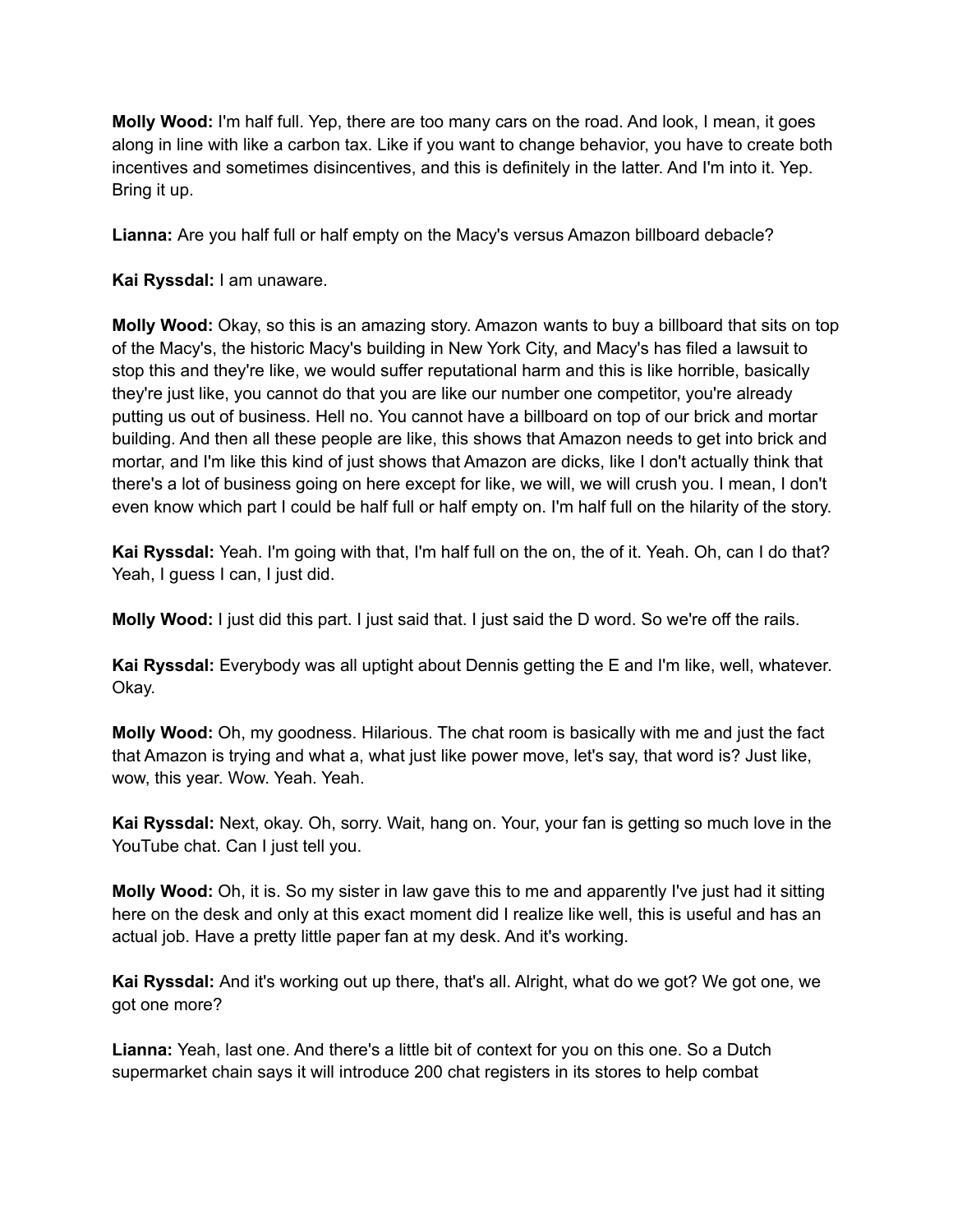loneliness, especially in the country's elderly population. Half full or half empty on chat registers?

**Kai Ryssdal:** You know, so, so number one is an extremely serious topic right? Because lonely old people is a big, big deal of which my mother is one. I don't know that she would stand there and talk to a, I don't even know if it's a person or a bot or what but, but perhaps this could be technology solving a very human problem, I don't even know.

**Molly Wood:** I mean, that's why so much robot development started in Japan is because they had such an aging population and they were like, we're getting a caretaker and also company. that actually has you know, like that's driven a lot. This question has driven a lot of robot development. I think it's freaking tragic that this is the place we're in. Even in like socialist companies that come to, countries that are supposed to be taking good care of their people like you still have people are so lonely that they want to go talk to robots at grocery stores. That is freaking heartbreaking. I'm half full, you know what I'm just gonna do like a politician and change the topic. I'm half full on awesome communal living when you're old. Boom. How about that?

**Kai Ryssdal:** Answer the question you want to answer, not the one you want to get.

**Molly Wood:** Plot twist. I guess I'm half full.

**Kai Ryssdal:** Thank you, Liana Squillace. That's, yeah, there we go. Because we stole your first one.

**Lianna:** That's it, no that's it. They didn't get me any other information for you.

**Molly Wood:** Well then we love it. Show's up. There, exactly. Why don't people hang out together? Communal living, says Bob.

**Kai Ryssdal:** Whole different deal All right. I believe that means we are done for today. If you see a make me smile, would you, out there in the wild, or if you want to share something that made you smile, send it to us because honestly sometimes Molly and I just don't have it. Sometimes we just don't got it. You know, send it to us.

**Molly Wood:** And sometimes you're funnier. Honestly.

**Kai Ryssdal:** There's, there's, no there's that too. There's that too.

**Molly Wood:** Let's be honest, you're hilarious. So yes, send us make me smiles and any questions or answers to the make me smart question, which once again is what is something you thought you knew and you later found out you were wrong about? Makemesmart@marketplace.org, we accept all kinds of communications, emails, voice memos, beer, you can call us, 508-827-6278, which is 508-UB-SMART.